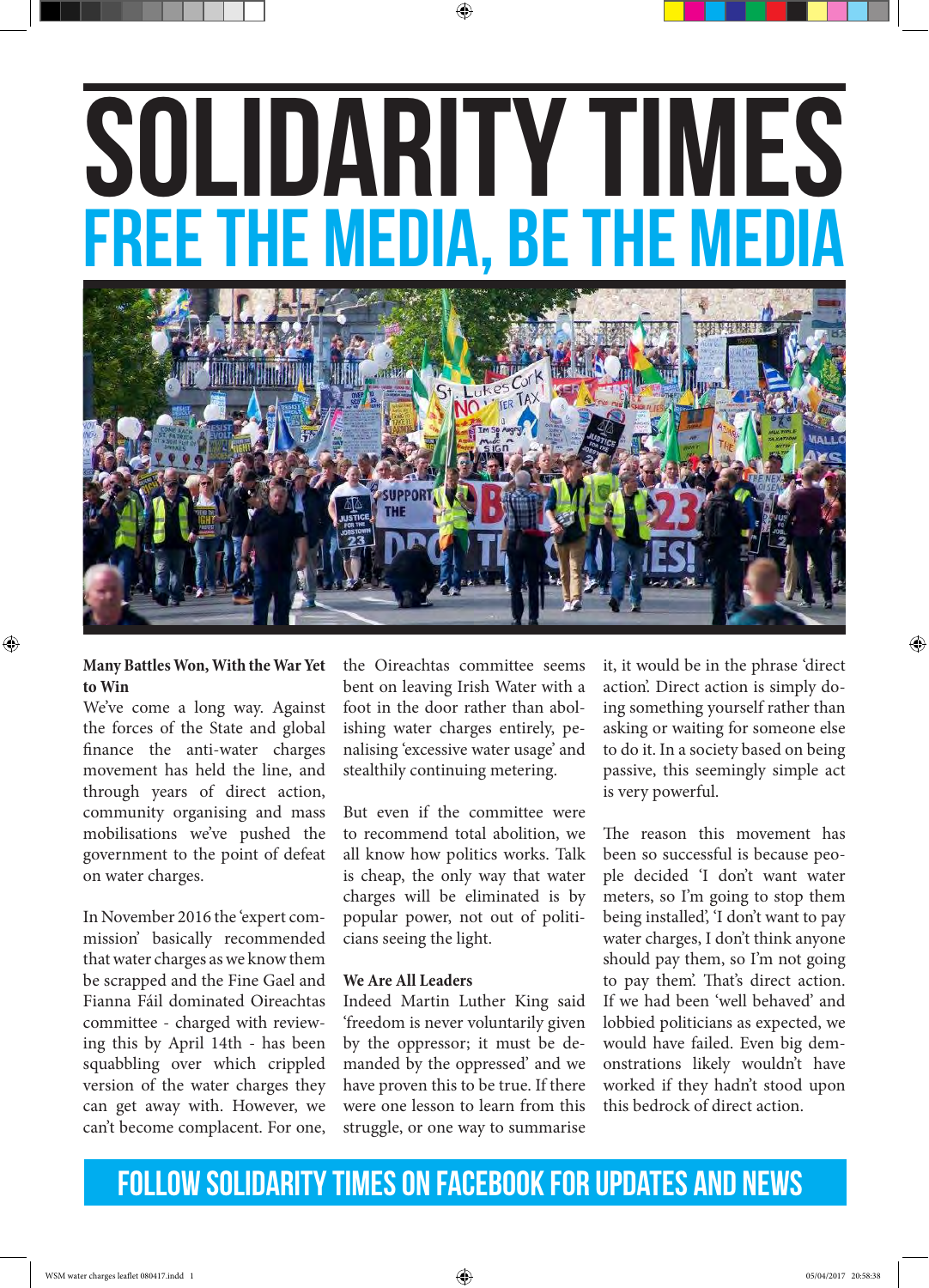You can't argue with direct action. No matter what anyone says, if I stop a meter going in the ground, it can't be installed. Whatever a politician promises, if you don't pay your water bill, Irish Water can't collect that money.

If the charges are abolished, there will be a scramble among political parties and groups to claim credit. But although parties and unions have made their contributions, (the unions in particular paid huge sums of money to support the movement) they didn't start this movement nor do they own it. The so-called 'ordinary people' rebelled with no clear victory in sight, and we organised ourselves without needing to be directed from above. It is that wildfire of popular, decentralised, rebellion which has carried this movement and inspired thousands to politically reawaken. We are all leaders, we are all architects of history.

#### **Why the Charges Were Imposed**

⊕

The water charges were imposed for two basic and related reasons.

Firstly, as bank bailout tax. Secondly, as part of the neoliberal plan to put all natural resources on the planet into private hands. The water charges are one of many ways to take wealth from the working class and give it to the rich. As part of a worldwide trend, the wealth of the richest 300 people in Ireland has doubled from €50 to €100 billion in the last 7 years. Water is the 'petroleum of the next century' said Goldman Sachs back in 2008. Big multinational corporations have been scooping up what water resources they can in the Blue Gold Rush.

The charges were not imposed for conservation or environmental reasons. Climate change is a real and growing threat to humanity and all life, but the same suits sit on their hands waiting for us to march off an environmental cliff. Letting 40-50% of our water leak into the ground is just one part of their negligence.

#### **What Next?**

While it's important to keep our

eyes on the prize, it's worth thinking about what comes after we eliminate the water charges. Something many of us are keen to see is securing public ownership of our water, and all natural resources. The fact is that the fundamental way this economic and political system works has not changed, and neither have the motivations of the powerful few who really run the show.

A referendum on public ownership is a good first step. But Irish Water is a symptom of the greater disease. We have seen how the Gardaí, courts, prisons, and politicians of the state collude with the capitalists and their media. The assault on our livelihoods and freedoms won't end until this whole social system is replaced by one based on common ownership, co-operative work, and personal liberty.

We cannot go home. We have felt our power and we like it. We have experienced real democracy and we like it. What will be our next victory together?

# STRIKE4REPEAL DEMANDS THE REPEAL OF THE 8TH AMENDMENT



#### **Strike4Repeal**

The WSM supported and took part in the recent 'Strike4Repeal' on International Women's Day (March 8th). The Strike's purpose was to demand that the government stop stalling and introduce a referendum to repeal the hated 8th Amendment that denies access to abortion. The Strike was hugely successful, resulting in an enormous, energetic mobilization, which peaked at lunchtime to block off O'Connell St. bridge and shutdown Dublin city centre.

We anarchists of the WSM have been fighting Ireland's anti-abortion access laws since the 1980's, a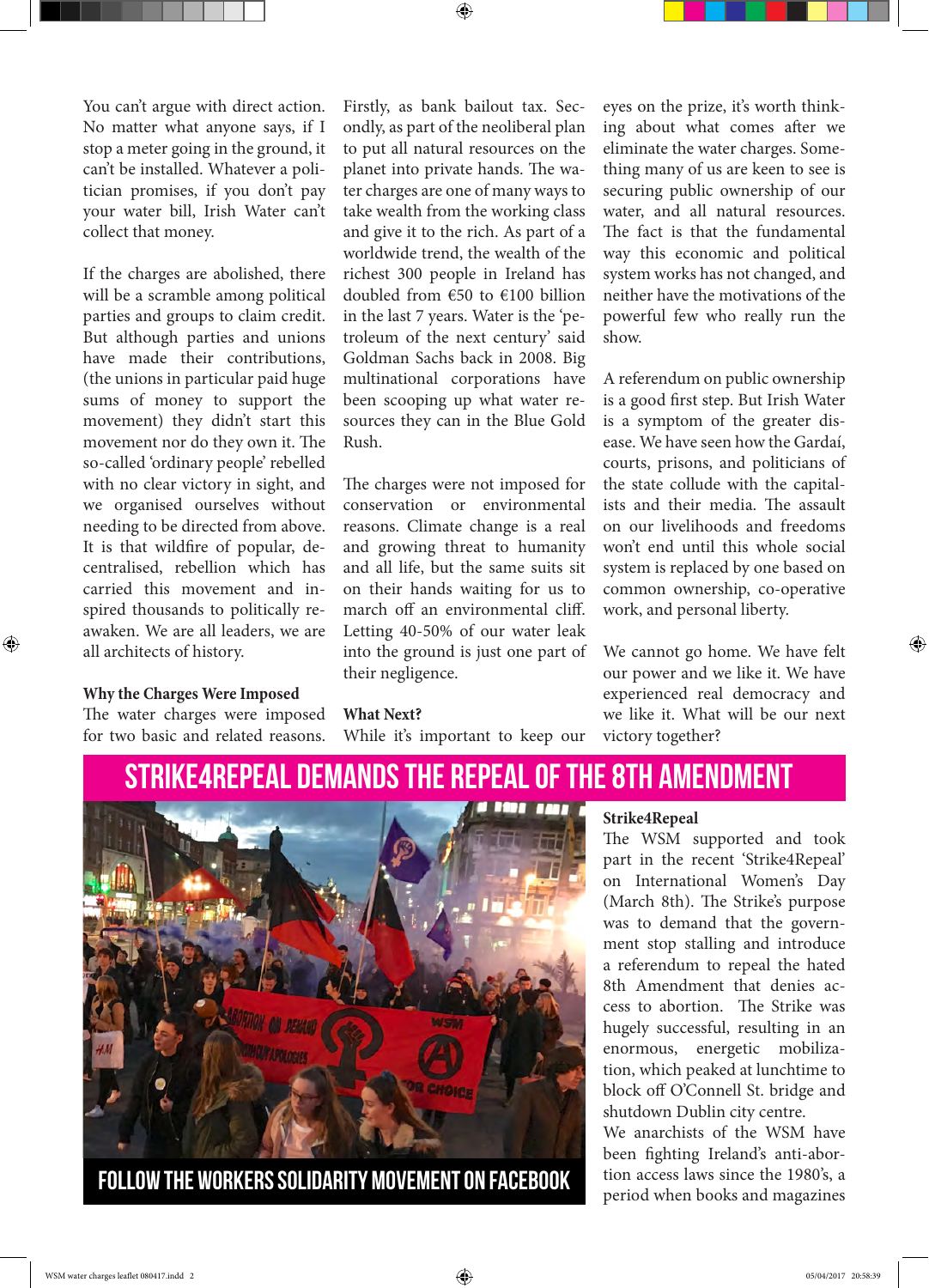were being banned because they had contact details for clinics in Britain. We continue to demand that access to termination be an option to be decided on by a pregnant person as part of a free health service.

The struggle to repeal the 8th amendment continues. Here are 8 reasons why it should never have been introduced, and the referendum to repeal it should be delayed no longer:

#### **1. World-Class Tyranny**

Ireland has one of the most restrictive abortion laws in the world more so than places like Syria and Afghanistan. Only Malta is more restrictive within the EU.

#### **2. Democracy & Equality**

No woman of childbearing age has been allowed to have a say in her reproductive rights. The last vote was in 1983. This country claims to be democratic yet denies women basic medical services and control of their bodies. In the Irish law a woman's life is equal to the foetus. This is not equality.

#### **3. Exile**

⊕

Up to 12 women a day travel abroad for an abortion but not every woman can travel. Migrant women and asylum seekers, women with disabilities, minors and predominantly working-class women are discriminated against here. The abortion ban only increases class divides and helps to perpetuate the cycle of poverty.

⊕

#### **4. Abortion Pills**

The other option is to use abortion pills but it is illegal to obtain them, and increasingly pills are being seized by customs. Women who take them are at risk of being reported to the police if they have complications or need follow up care.

# **5. Trans, Non-Binary, & Intersex people**

Trans men, non-binary people and some inter-sex people need access to abortion too. For some trans men, being forced to carry a pregnancy to term (or at all) is in serious conflict with their identity as men and can be traumatic as it forces them to do something with their bodies that feels alien to them. Trans people are practically invisible in Irish law and their struggle for bodily autonomy is a part of the struggle for reproductive rights.

#### **6. Rape**

If a woman is raped in this country and is caught having an abortion she will do more time in prison than her rapist. A woman faces a jail sentence of 14 years if she has an abortion whereas the maximum jail term for rapists is 10 years. Women who are raped are not entitled to abortions and face the trauma of being blamed for assault by a sexist police which assumes

that it's a woman's responsibility not to get raped (i.e. don't wear the wrong clothes, don't drink too much, don't go out alone, etc.)

## **7. Fatal Foetal Abnormality**

A woman is not allowed to have an abortion in Ireland even in cases of Fatal Foetal Abnormality. Instead Ireland offers prenatal hospices where women can wait out their pregnancies as they wait for the foetus to slowly die inside them. Moreover, unless the pregnancy itself is a direct threat to the mother's life she may not have an abortion and can be refused treatment for other conditions if it threatens the health of the foetus. Pregnant women with cancer have been refused both abortion and chemotherapy at a doctor's prerogative.

#### **8. Cruel and Unusual Punishment**

Forcing a woman to carry a pregnancy against her will has been called 'cruel, inhumane and degrading' by the UN Committee on Human Rights. Abortion is legal in Ireland only if there is a high risk of death to the woman. Suicide is grounds for an abortion but the woman has to be assessed by up to 6 doctors. These doctors have the power to decide if a woman will be allowed an abortion. These doctors must be HSE approved and this panel only includes 1 psychiatrist. And the Ms.Y case has proven that the 'protection of life' provision offers no protection at all to suicidal women.